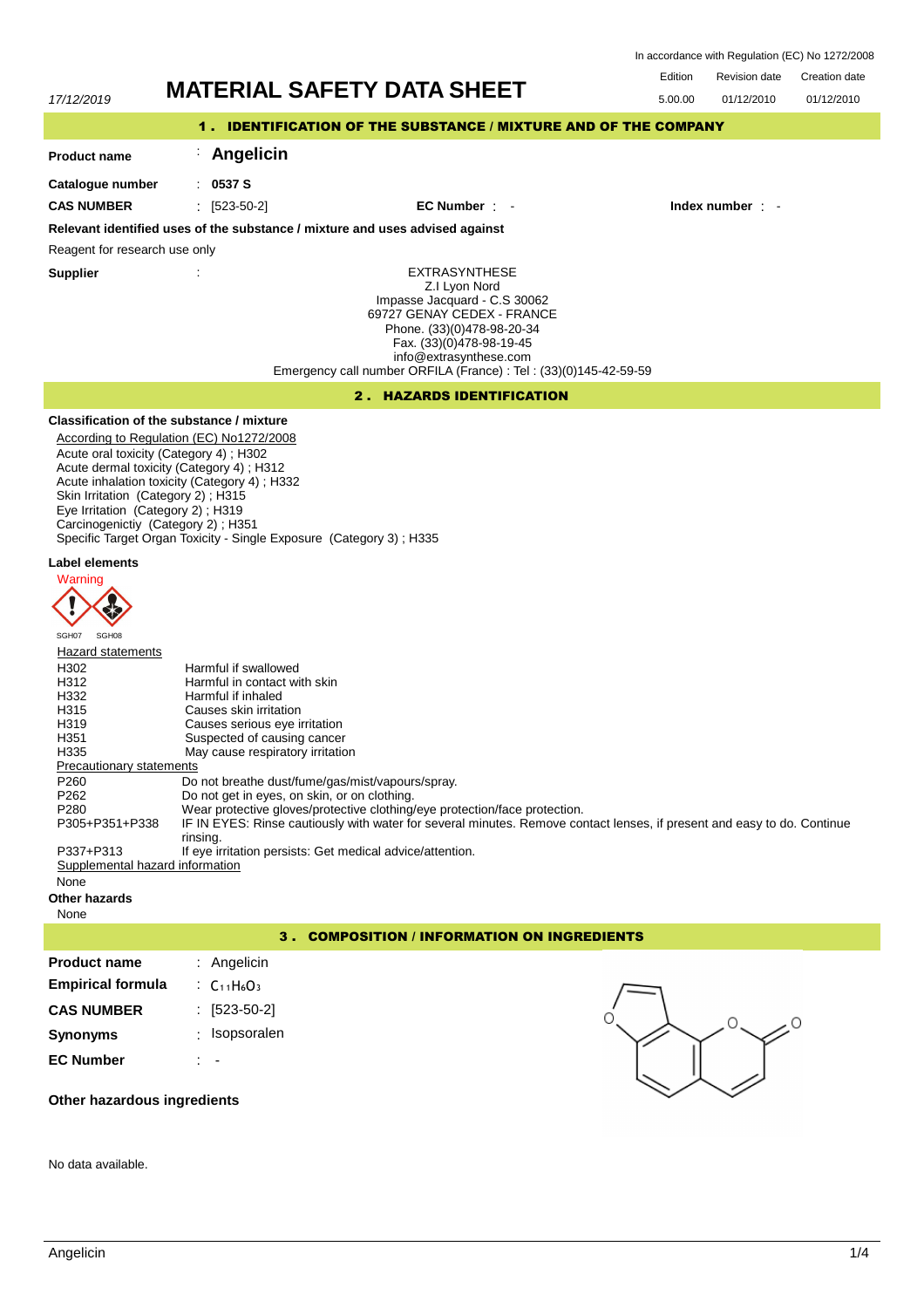#### 4 . FIRST AID MEASURES

#### **Inhalation**

In case of inhalation, move the victim to fresh air. If breathing is difficult, put the victim on oxygen. If breathing stops, carry out artificial respiration.

## **In case of skin contact**

Wash thoroughly with water and soap.

#### **In case of eye contact**

Rinse well with plenty of water for at least 15 minutes.

#### **Ingestion**

Do not make an unconscious person vomit or swallow anything. Rinse the mouth thoroughly with water.

5 . FIRE-FIGHTING MEASURES

#### **Extinguishing media**

Carbon dioxide, dry powder.

#### **Special hazards arising from the substance**

Harmful/toxic vapours, carbon oxides may be released during the fire.

#### **Advise for fire-fighters**

Wear an autonomous breathing apparatus and suitable protection clothing against chemical agents.

#### 6 . ACCIDENTAL RELEASE MEASURES

#### **Personal precautions**

Use personal protective equipment. Evacuate the personnel from the contaminated zone. Ensure adequate ventilation.

#### **Environnemental precautions**

Keeping away from drains, surface and ground waters.

#### **Methods and materials for containment and cleaning up**

Clean up without creating dust and place in adapted and sealed containers for elimination. Wash the contaminated aera with water and soap. Confine washing water and dispose of it complying with the local regulations. After cleaning, quickly eliminate traces of water with a product absorbing liquids (for example : sand, sawdust, universal binder, Kieselguhr).

## 7 . HANDLING AND STORAGE

#### **Precautions for safe handling**

Avoid formation of dust. Avoid contact with skin and eyes. During handling, wear suitable personal protective equipment (see section 8). Follow the normal measures for preventive fire protection.

#### **Specific handling**

No data available.

#### **Specific end use(s)**

No data available

#### **Conditions for safe storage, including any incompatibilities**

Store in a cool well-ventilated place. Keep container tightly closed in a dry place away from light.

#### Store at <+8°C

8 . EXPOSURE CONTROL/PERSONAL PROTECTION

#### **Respiratory protection**

Wear imperatively an appropriated mask/respirator, tested and approved by standards such as NIOSH (US) or CEN (EU).

#### **Hand protection**

Handle with protective gloves. The selected gloves have to satisfy the specifications of EU Directive 89/686/EEC and the standard EN 374 derived from it.

#### **Eye protection**

Wear safety glasses.

#### **Skin protection**

Wear suitable protective clothing according to the quantity and the level of activity of the substance at the workplace.

#### 9 . PHYSICAL AND CHEMICAL PROPERTIES

#### **Information on basic physical and chemical properties**

| Physical state        | : Powder                  |
|-----------------------|---------------------------|
| Color                 | : White to beige coloured |
| Solubility in         | : No data available.      |
| Melting point         | : No data available.      |
| Initial boiling point | : No data available.      |
| Flash point           | : No data available.      |
| рH                    | : No data available.      |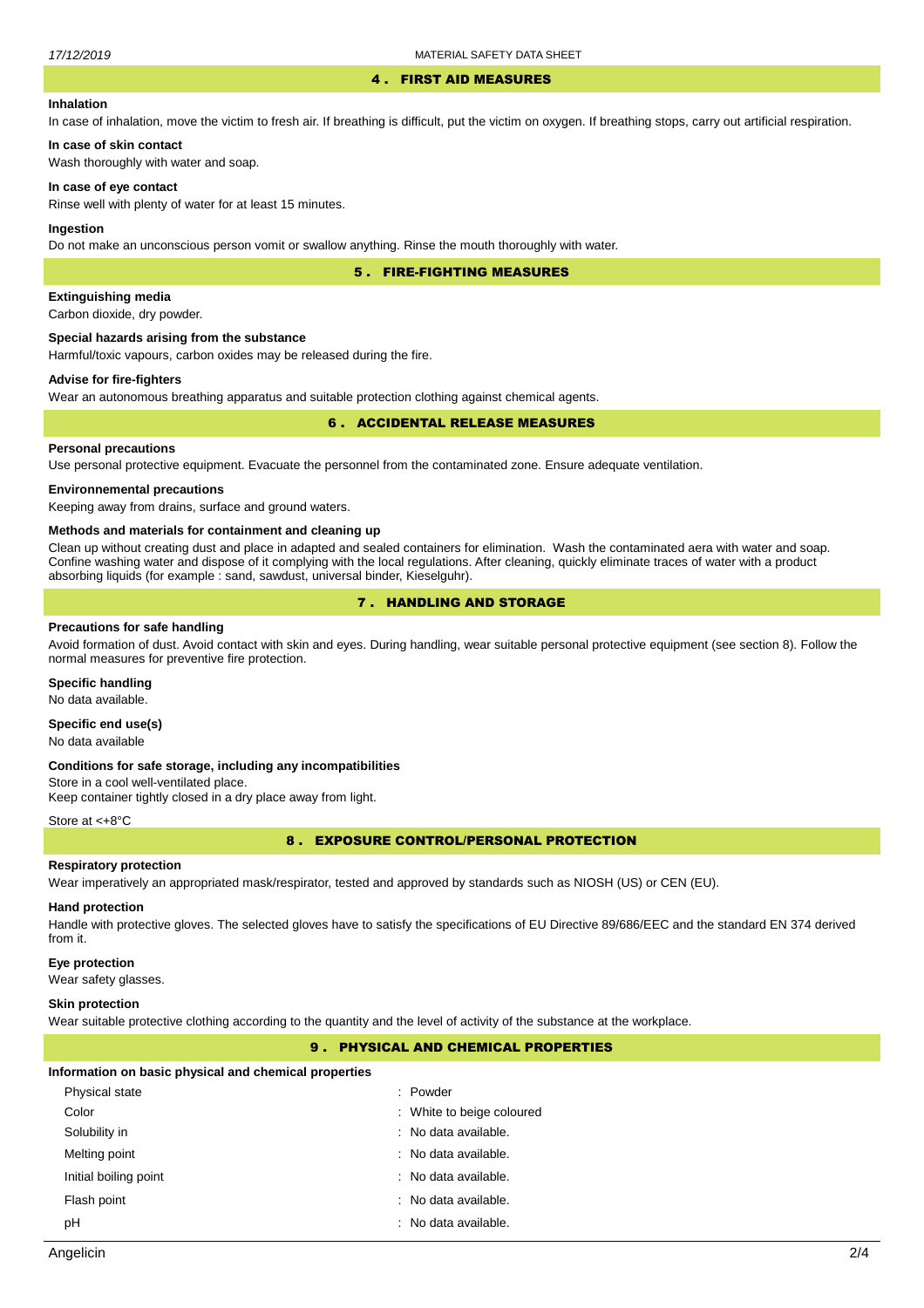| 17/12/2019                             | MATERIAL SAFETY DATA SHEET |
|----------------------------------------|----------------------------|
| Partition coefficient: n-octanol/water | No data available.         |
| Auto-ignition temperature              | : No data available.       |
| Decomposition temperature              | : No data available.       |

Viscosity : No data available.

## **Other information**

#### No data available

10 . STABILITY AND REACTIVITY

### **Reactivity**

No data available.

#### **Chemical stability**

Stable under recommanded storage conditions.

#### **Possibility of hazardous reactions**

No hazardous reactions during storage and handling complying with the instructions.

**Conditions to avoid**

No data available.

#### **Incompatible materials**

No data available.

#### **Hazardous decomposition products**

No hazardous decomposition products if the instructions for handling and storage are respected. During high overheating of the substance or during a fire, hazardous decomposition products may be produced.

11 . TOXICOLOGICAL INFORMATION

#### **Acute oral toxicity**

Rat, Dose : 322 mg/kg Result : LD50, (RTECS),

#### **Acute dermal toxicity**

No data available.

#### **Acute inhalation toxicity**

No data available.

#### **Skin Corrosion**

No data available.

#### **Skin Irritation**

No data available.

#### **Serious Eye Damage**

No data available.

#### **Eye Irritation**

No data available.

#### **Respiratory Sensitisation**

No data available.

#### **Skin Sensitisation**

No data available.

## **Germ Cell Mutagenicity**

No data available.

#### **Carcinogenictiy**

No data available.

#### **Reproductive Toxicity**

No data available.

#### **Specific Target Organ Toxicity - Single Exposure**

No data available.

#### **Specific Target Organ Toxicity - Repeated Exposure**

No data available.

#### **Aspiration Hazard**

No data available.